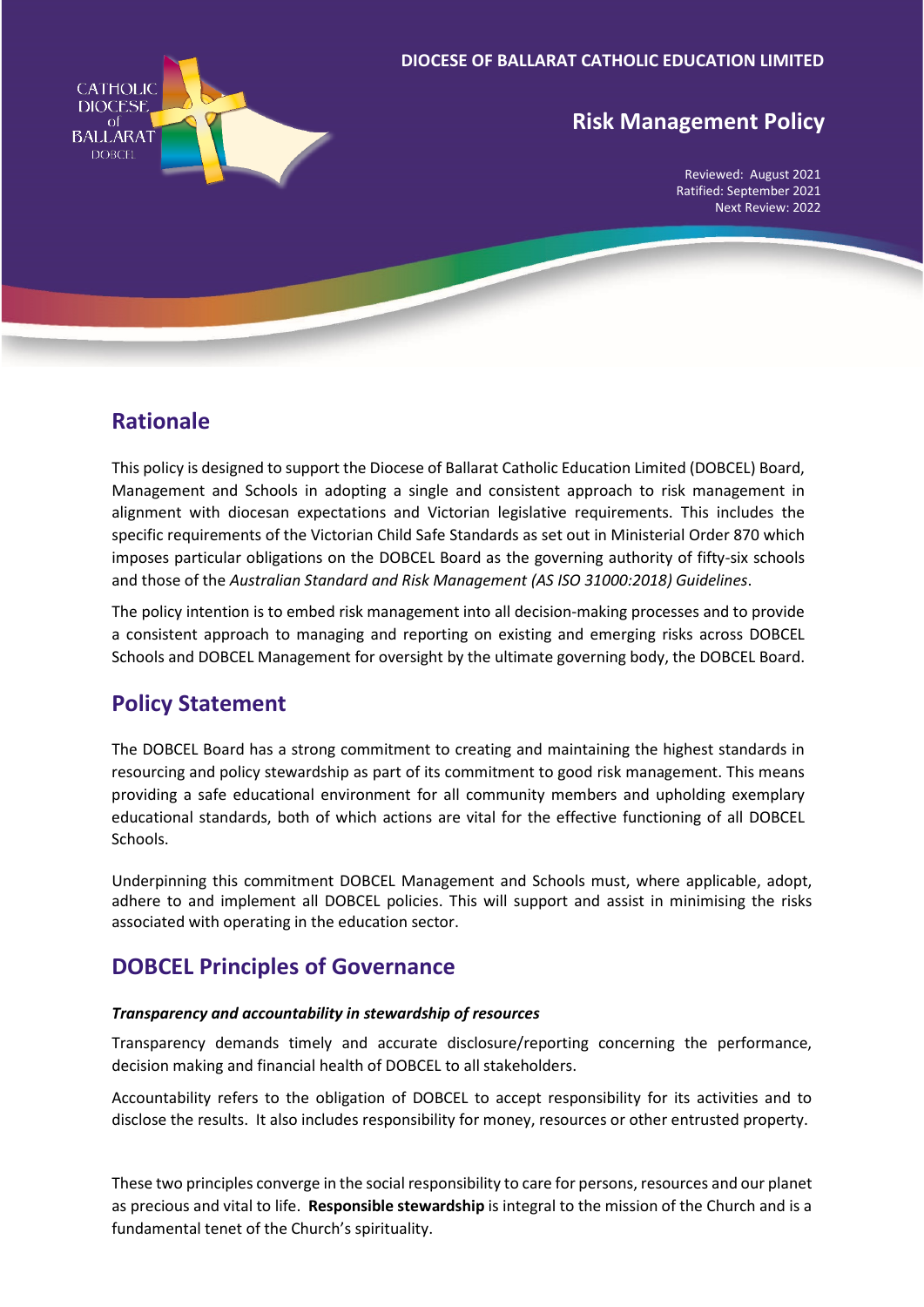It entails a responsibility for service that aims to nurture a gift from another. Frequently understood in relation to care for our common home, the ideas fundamental to stewardship apply more broadly, involving the just and proper use of human and material resources through prudent management, wise investment and usage. $1$ 

#### *Common good*

People are fundamentally social beings. Social, political and economic organisation has, therefore, implications for the entire community. Each social group, therefore, must take account of the rights and aspirations of other groups, and of the well-being of the whole human family. The common good is reached when all work together to improve the wellbeing of society and the wider world. The rights of the individual to personal possessions and community resources must be balanced with the needs of the disadvantaged and dispossessed.<sup>[2](#page-1-1)</sup>

#### *Co-responsibility*

Participation in community brings with it both a range of rights and protections and a range of duties and obligations. The particular responsibility each person has within the Church stems from the responsibility that all Christians have by virtue of their Baptism. All share in responsibility for the being and activity of the Church and all the People of God make a specific contribution to the Mission.

## **Policy Objectives**

The objectives of this policy are to:

- ensure that the DOBCEL Board has a line of sight to all risks
- provide guidance to DOBCEL bodies in all aspects of risk management
- assist in understanding the important role of risk managementand its relationship to safety and to educational outcomes
- provide a framework to integrate risk management into daily operations
- raise awareness of risk appetite in strategic and operationaldecision-making
- provide safe and secure learning environments for all members of DOBCEL education communities
- promote a positive organisational culture, in which people not only feel safe but also understand their responsibilities in a risk-aware culture
- identify and manage opportunities for the improvement of educational outcomes
- ensure that compliance, statutory, organisational and governance requirements are met
- provide policies, processes and practices to improve accountability, responsibility, transparency and governance in risk management and to ensure that people, property, data and resources are secure.
- ensure alignment to DOBCEL Vision and Strategic Intent

<span id="page-1-0"></span><sup>1</sup> See *The Light from the Southern Cross, op.cit.,* 3.2.4 p.28.

<span id="page-1-1"></span><sup>2</sup> [https://www.caritas.org.au/learn/cst/the-common-good.](https://www.caritas.org.au/learn/cst/the-common-good) See also *The Light from the Southern Cross, op.cit*., p.162.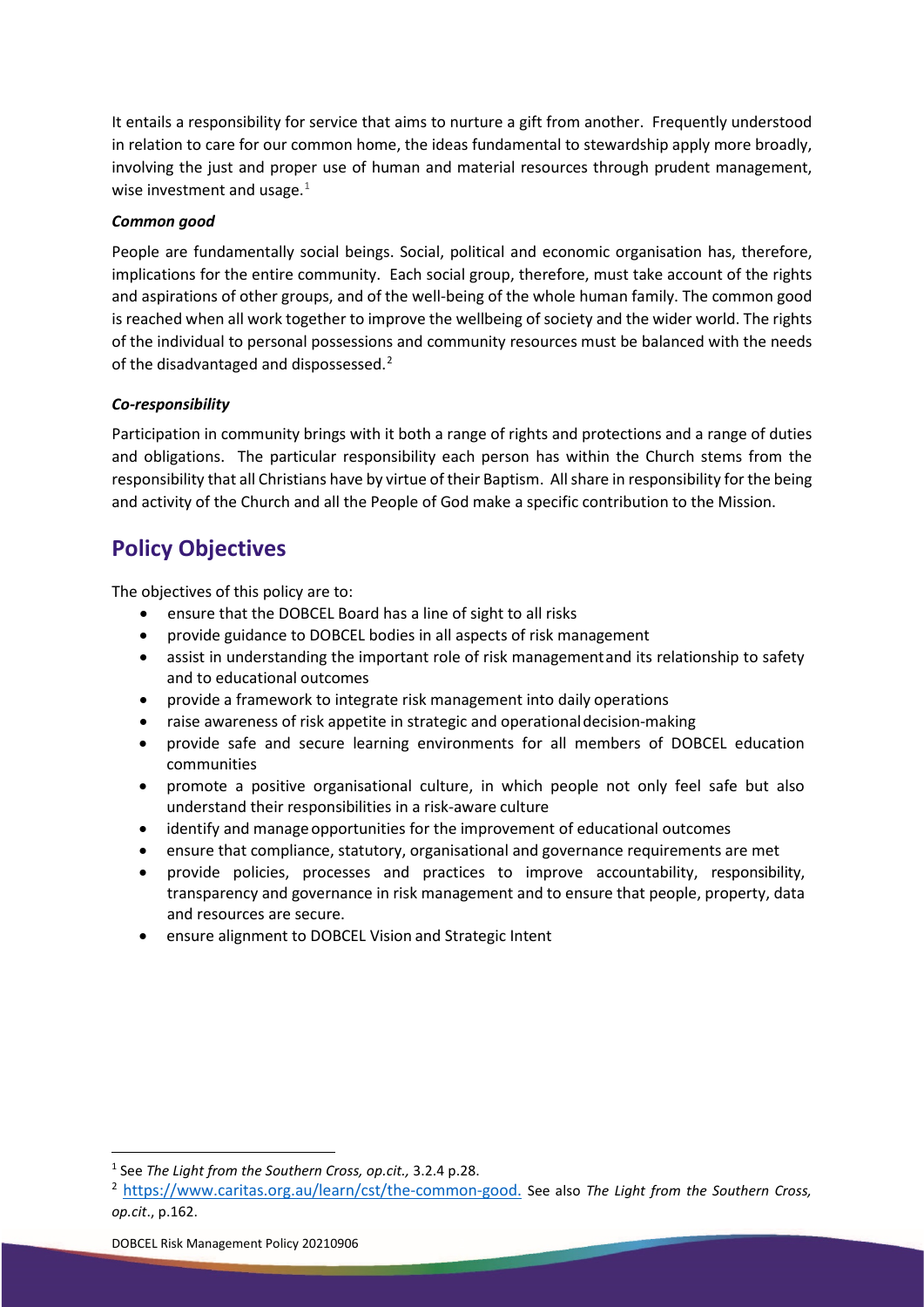# **Policy Description**

*ISO3100:2018 Risk Management – Guidelines* defines risk management as "*coordinated activities to direct and control an organisation with regard to risk*". The DOBCEL Board has based its approach to risk management on the key elements of these Guidelines.

Effective risk management recognises that in any situation there is always an element of risk and with that a responsibility to have policy, processes and practices to address potential risks.

The DOBCEL Board operating as a governing body within the education sector must be aware of risks in the following areas:

- welfare and safety of the education community
- school/workplace culture
- learning outcomes of students
- reputation or viability of a school and its Catholic identity
- exposure to potential serious legal issues
- achievement of diocesan, government and community expectations in the operation of DOBCEL Schools, with reference to DOBCEL as an educational provider and the schools as places of employment.

In accordance with Ministerial Order 870 and to manage exposure to serious legal issues, the DOBCEL Board requires that child safety policies and practices are informed by risk management principles.

DOBCEL Board recognises that risks are present, or will emerge, in all aspects and stages of DOBCEL's operations. Therefore, a sound framework for managing risk is essential. While risks can present threats, they also provide opportunities for improvement. Thus, it is important that each risk is recognised and appropriately managed.

Risk Management refers to the coordinated approach for identifying, evaluating, treating, reviewing and monitoring of risks that could prevent DOBCEL from achieving its strategic goals and objectives. An effective risk management framework provides the DOBCEL Board with increased confidence that it is fulfilling its obligations in this particular area.

To manage risk effectively, the DOBCEL Board has implemented a risk management framework and infrastructure that defines strategies and actions for eliminating or minimising the impact of risk. This includes establishing a culture of risk awareness in all areas of DOBCEL so there is a logical and systematic approach to the identification and management of risk in a way that minimises loss and maximises gain. Such an approach provides assurance to the DOBCEL Board that it is on track to achieving its organisational and strategic goals.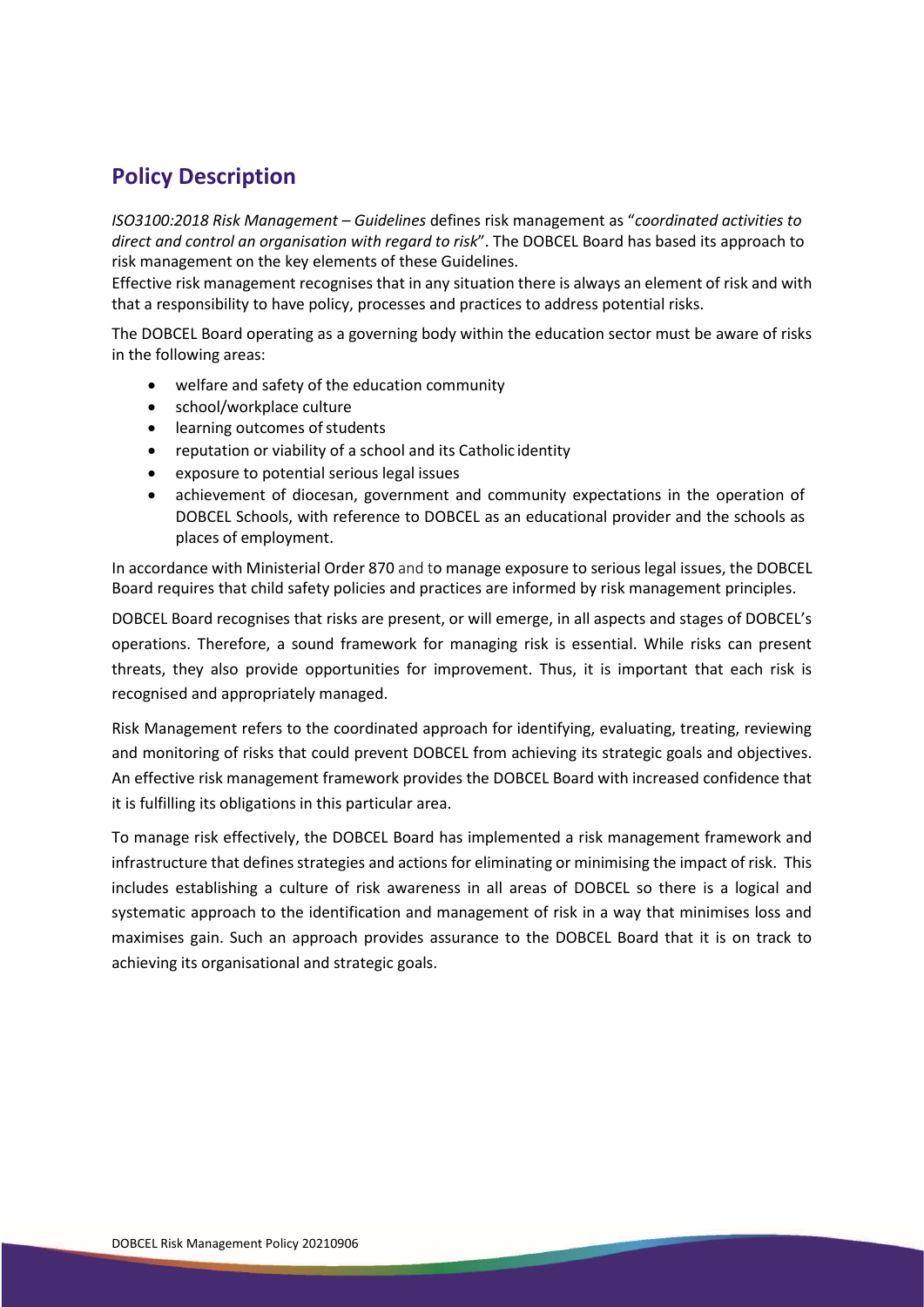## **Roles and Responsibilities**

The DOBCEL Board has responsibility for overseeing and monitoring the assessment and management of risk and compliance. It receives information and reports from the Audit, Risk and Finance Standing Committee. The diagram below depicts the different levels beginning with the company and extending to the DOBCEL schools:



The table below describes the roles and responsibilities of each level in relation to this policy. The specific activities of each role in supporting the implementation of the policy are further defined in the *Risk Management Framework and Procedures* document.

| <b>Level</b>                         | <b>Roles and Responsibilities</b>                                                                                                                                                                                                                                                                                                      |
|--------------------------------------|----------------------------------------------------------------------------------------------------------------------------------------------------------------------------------------------------------------------------------------------------------------------------------------------------------------------------------------|
| DOBCEL Board                         | The Board has the ultimate responsibility for risk management. The<br>respective Standing Committees review the implementation of policies<br>and make recommendations to the Board. Delegations from the Board to<br>the Executive Director and Principals are defined in the DOBCEL<br>Instrument of Delegations.                    |
| <b>DOBCEL Standing</b><br>Committees | DOBCEL Standing Committees review policies and procedures, monitor<br>areas of risk associated with their specific Terms of Reference and escalate<br>high risk issues to the ARFSC and Board. The Standing Committees advise<br>the Board and Executive Director on areas of risk that require support,<br>intervention or oversight. |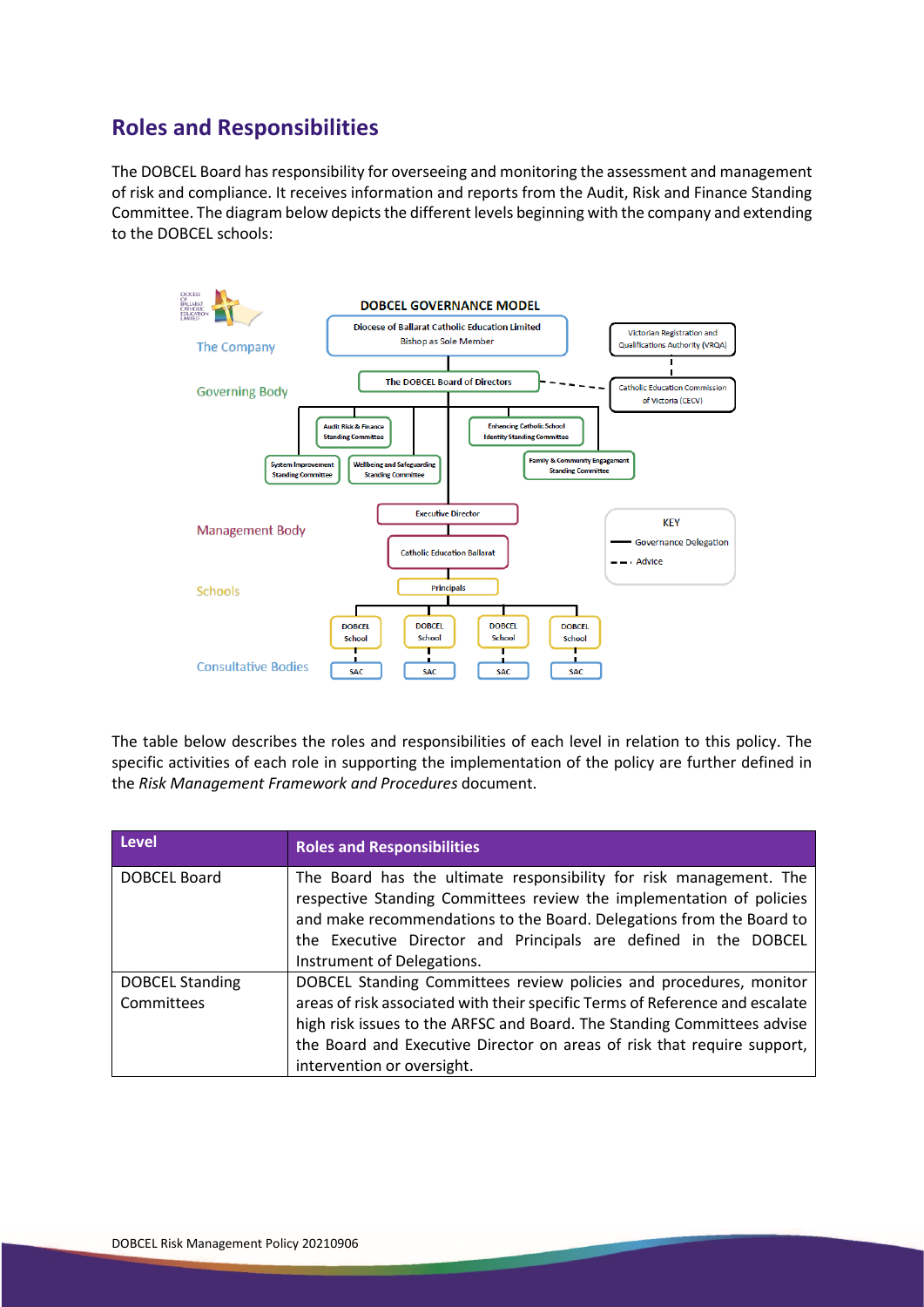| <b>Level</b>                                                    | <b>Roles and Responsibilities</b>                                                                                                                                                                                                                                                                                                                                                                                                                                                                                                                                                                                                                                                                                                                                                                                                                                                                                                                                                                                                                                                                                                                                  |
|-----------------------------------------------------------------|--------------------------------------------------------------------------------------------------------------------------------------------------------------------------------------------------------------------------------------------------------------------------------------------------------------------------------------------------------------------------------------------------------------------------------------------------------------------------------------------------------------------------------------------------------------------------------------------------------------------------------------------------------------------------------------------------------------------------------------------------------------------------------------------------------------------------------------------------------------------------------------------------------------------------------------------------------------------------------------------------------------------------------------------------------------------------------------------------------------------------------------------------------------------|
| <b>Executive Director</b>                                       | Reports to and is accountable to the DOBCEL Board in the area of risk. As<br>well, the Executive Director oversees the work, wellbeing and safety of<br>school principals and all employees of DOBCEL and ensures school<br>environments meet DOBCEL Board and government compliance and<br>statutory requirements and community expectations. The Executive<br>Director also ensures that:                                                                                                                                                                                                                                                                                                                                                                                                                                                                                                                                                                                                                                                                                                                                                                        |
|                                                                 | risk management procedures are implemented and communicated to<br>٠<br>staff<br>operational risks associated with DOBCEL, DOBCEL Schools and with<br>$\bullet$<br>designated projects and programs are monitored appropriately<br>risk management is supported by professional learning for all DOBCEL<br>$\bullet$<br>employees and works in partnership with principals and DOBCEL<br>Management in monitoring and improving risk management.                                                                                                                                                                                                                                                                                                                                                                                                                                                                                                                                                                                                                                                                                                                    |
| DOBCEL employees<br>(including school staff<br>and communities) | All DOBCEL employees are responsible for maintaining awareness of and<br>complying with DOBCEL policies and procedures and the school's<br>procedures and practices, instilling risk-awareness in students and<br>bringing risk-related matters to the attention of the Risk Management<br>Leader, Responsible Officer or Compliance Officer.                                                                                                                                                                                                                                                                                                                                                                                                                                                                                                                                                                                                                                                                                                                                                                                                                      |
| <b>DOBCEL Management</b>                                        | Are responsible for overseeing operational risks for DOBCEL and at the<br>school level and ensuring any compliance breaches are escalated to the<br>Executive Director. DOBCEL Management have an important role in<br>leading the example to integrate risk management to schools practices.                                                                                                                                                                                                                                                                                                                                                                                                                                                                                                                                                                                                                                                                                                                                                                                                                                                                      |
| <b>DOBCEL School</b><br>Principals                              | Principals are responsible for risk management in their schools and in<br>this, as in other areas, are responsible to the Executive Director.<br>Through a contractual agreement with DOBCEL as the employer, the<br>Principal is responsible for:<br>overseeing the educational program<br>$\bullet$<br>ensuring the wellbeing and safety of all within the school<br>environment<br>ensuring that diocesan and government compliance and statutory<br>$\bullet$<br>requirements and community expectations are met<br>ensuring that the risk management strategy is implemented and is<br>٠<br>communicated to staff, students, parents and the wider school<br>community<br>ensuring that risk management is supported by professional learning<br>٠<br>for staff<br>working in partnership with DOBCEL Management in monitoring and<br>$\bullet$<br>improving risk management strategies<br>identifying, evaluating and managing operational risks and ensuring<br>٠<br>appropriate controls and/or treatment plans are implemented and<br>reviewed<br>actively monitoring risk treatment plans and controls with<br>٠<br>nominated risk leaders in the school |
|                                                                 | escalating key operational risks to the relevant member of DOBCEL<br>$\bullet$<br>Management for review and to inform DOBCEL service provision.                                                                                                                                                                                                                                                                                                                                                                                                                                                                                                                                                                                                                                                                                                                                                                                                                                                                                                                                                                                                                    |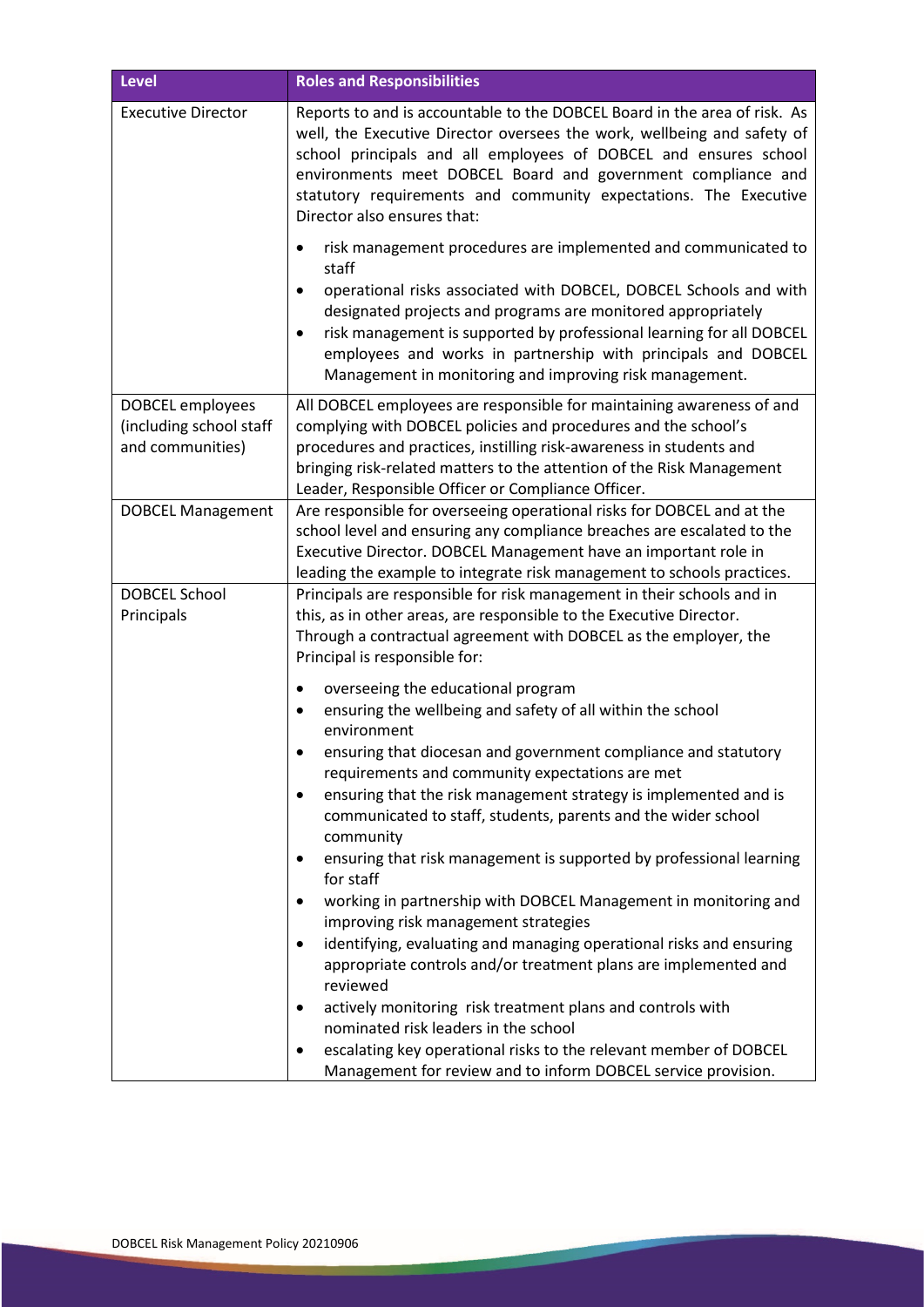## **Risk Management Obligations**

DOBCEL's approach to risk management is guided by the International Standard *ISO31000:2018 – Risk Management Guidelines* and the DOBCEL *Risk Management Framework* and seeks to comply with the state and federal legislation including, but not limited to:

#### **Australian Charities and Not-for-profits Commission (ACNC)**

**Australian Education Act 2013** (Cth) [The principal legislation for the provision of Australian Government funding to government and non-government schools]

**Australian Education Regulation 2013**(Cth) [Provides more detail to support the operation of the Act. It outlines the financial accountability and other conditions that are required in order to receive funding under the Act]

**Australian Standard and Risk Management Guidelines** (AS ISO 31000:2018) 2018. [Provides a common approach to managing any type of risk and is not industry or sector specific]

**Children, Youth and Families Act 2005**(Vic) [Child protection law strengthens the Victorian Government's response to children and young people in out-of-home care, their parents and carers, and the services that support them]

#### **Corporations Act 2001** (Cth)

**Crimes Act 1958** (Vic) [The Crimes Act 1958 is an Act of the Parliament of Victoria. The Act codified most common law crimes in the jurisdiction]

**Education and Training Reform Act 2006** (Vic) [To reform the law relating to education and training to provide a high standard of education and training for Victorians]

**Education and Training Reform Regulations 2017** (Vic)

**Education and Training Reform Amendment Act 2010**

**Equal Opportunity Act 2010** (Vic)

**Fair Work Act 2018** (Cwlth)

**Guidelines to the Minimum Standards and Other Requirements for Registration of Schools** 

**Ministerial Order 706** (Vic) – Anaphylaxis Management in Schools

**Ministerial Order 870 (Vic) - Child Safe Standards**. [Managing the risk of child abuse in schools in order to be registered, and remain registered with the Victorian Registration and Qualifications Authority (VRQA)]

**Occupational Health and Safety Act 2004** [The main workplace health and safety law in Victoria]

**Privacy Amendment Act 1988** (Cth) [Is an Australian Law introduced to promote and protect the privacy of individuals]

**Victorian Equal Opportunity Act 2010** (Vic) [Covers discrimination in employment, sexual harassment and victimisation at work]

**Working with Children Act 2005** (Vic) [Under the current Act a person engaged in 'child-related work' must obtain a WWCC]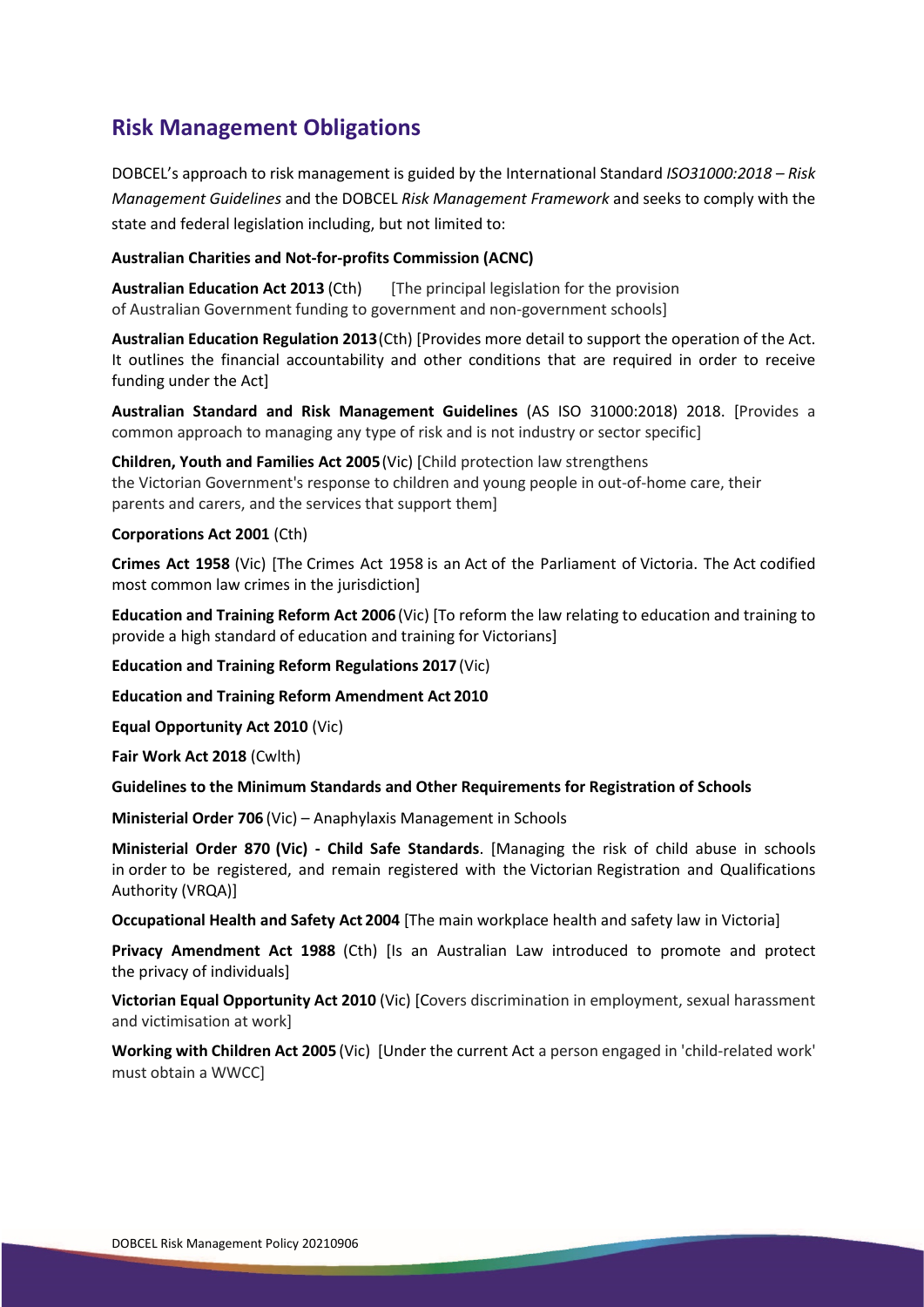### **Risk Management Framework**

The DOBCEL Board has developed a risk management framework that outlines the approach to risk across all areas of the company. The implementation of this framework ensures that all DOBCEL bodies embed risk management culture and practices in their business and education processes so that risks are managed effectively and efficiently to deliver DOBCEL's goals and objectives. The Framework will also be used in developing and updating resources, guides, tools and training.

### **Policy Review**

The Audit, Risk and Finance Standing Committee (ARFSC) will review the effectiveness of this policy every two years, or earlier if deemed necessary. The ARFSC will report to the DOBCEL Board with recommendations for any amendments to the policy. These will be assessed by the Board and implemented as determined.

## **Definitions**

**Child abuse** includes—

- any act committed against a child involving
	- o a sexual offence or
	- o an offence under section 49B(2) of the Crimes Act 1958(grooming)
- the infliction, on a child, of
	- o physical violence or
	- o serious emotional or psychological harm
	- o serious neglect of a child.

**Child-connected** work means work authorized by the school governing authority and performed by an adult in a school environment while children are present or reasonably expected to be present.

**Child safety** - encompasses matters related to protecting all children from child abuse, managing the risk of child abuse, providing support to a child at risk of child abuse, and responding to incidents or allegations of child abuse (in relation to the Child Safe Standards).

**Risk –** is the possibility that an event will occur and adversely affect the achievement of objectives, whilst noting that an event may also create opportunities.

**Risk management** - a coordinated approach to identifying risks that may occur in the organization and stewardship of education. Risk management recognizes that there is always an element of risk in the operations of education and, with that, there is a governance responsibility to have policy and processes to mitigate potential risks.

**Risk management framework** - includes the risk management elements and procedures, resources and communication in managing risk within the education organisation.